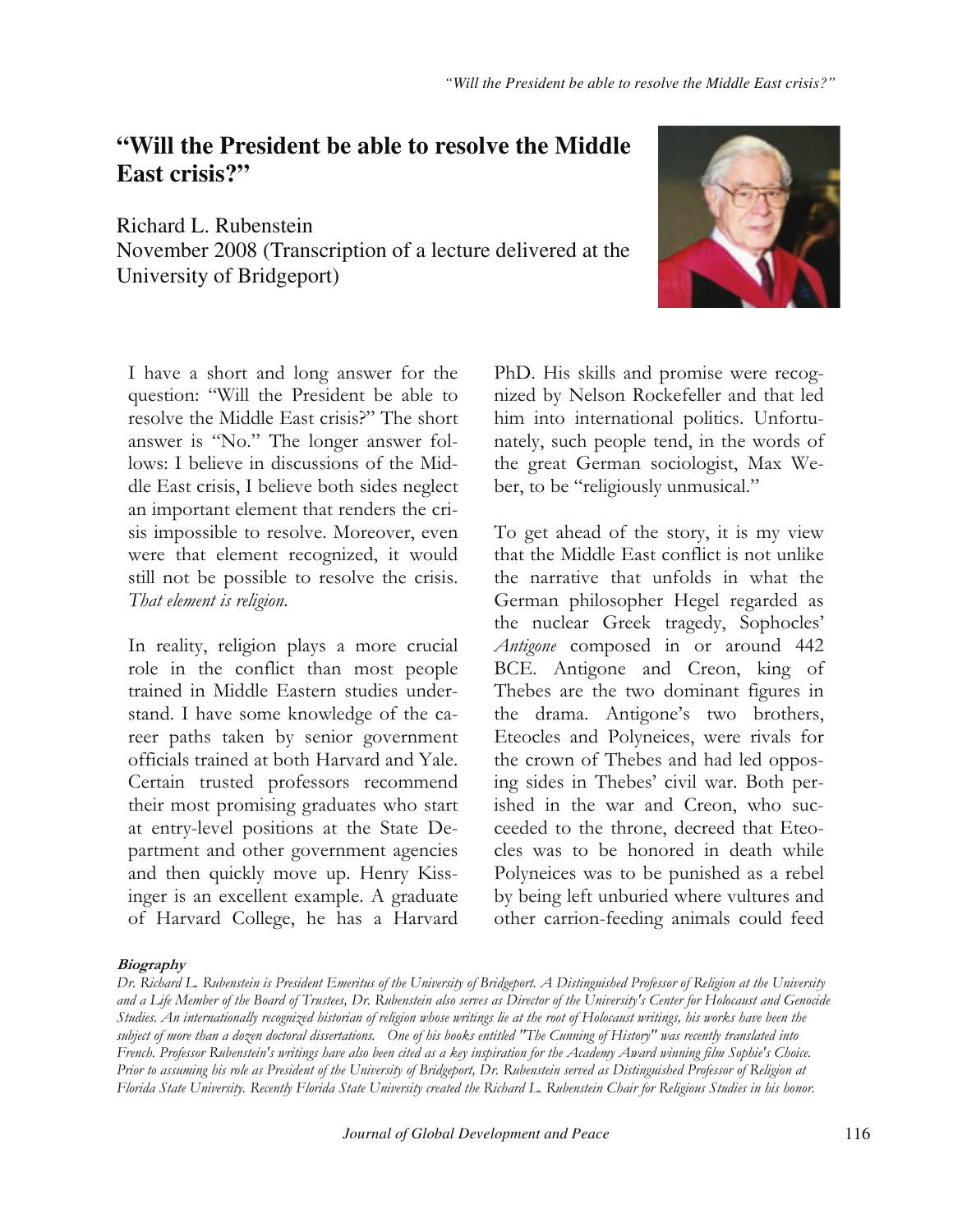on his corpse. In the world of ancient Greece that was the most terrible of punishments. Moreover, the penalty for disobeying Creon's edict was death.

A sentry subsequently reports to Creon that Polyneices has been buried. Creon soon learns that it is Antigone who has buried her brother and decrees that she is to be buried alive in a cave. Antigone has no regrets. She insists that she has obeyed a higher law, the law of family loyalty in which her highest obligation was to bury her brother. By contrast, Creon is convinced that he has done right by punishing the rebel. As ruler, his primary responsibility is to maintain order and punish those who disturb it.

For Hegel, the flaw in the tragic hero is not *hubris* but an *ethical collision* between conflicting values that make an exclusive and irreconcilable claim on each side. As he wrote:

> The original essence of tragedy consists then in the fact that within such a conflict each of the opposed sides, if taken by itself, has *justification*, while on the other hand each can establish the true and positive content of its own aim and character only by negating and *damaging* the equally justified power of the other.<sup>1</sup>

Given his role as ruler, Creon acted in accordance with what he saw as right. We might regard his actions as cruel, but he saw no alternative. Antigone's place was entirely different and, hence, she was bound by a very different set of imperatives, the law of family loyalty, that all members of the family, no matter what their offense, must be given an honorable burial.

In this clash, both Antigone and Creon are destroyed. Creon loses his son and heir, Haemon, who is engaged to Antigone and who enters the burial cave with her. In Hegel's thinking, oppositions are always partial, always partly right and partly wrong. In such a situation, when two rights come into conflict, there can be no non-tragic resolution.

I have begun this discussion by referring to these reflections on Greek tragedy because, I believe, it helps to contextualize the Middle East conflict. I also want to distinguish between two terms, enemy and villain. I imagine it is clear to you that I am Jewish. When I think of that part of the Arab world that opposed the creation of the State of Israel and its continued existence, I do not regard them as villains. A villain is a person or group that deliberately and gratuitously injures without cause or reason. That is not the case here. Those persons and groups believe that they have good reason to fight with whatever tools they have in order to dislodge the Israelis from what they see as their historic territory.

Nevertheless, though they are not villains, they are most certainly my enemies. There is in my tradition an historic memory of Israel being a Jewish possession. Some people will argue, and not only Jews, but a very large number of American Protestants known as Dispensationalists, that this land was promised to the Jews. Per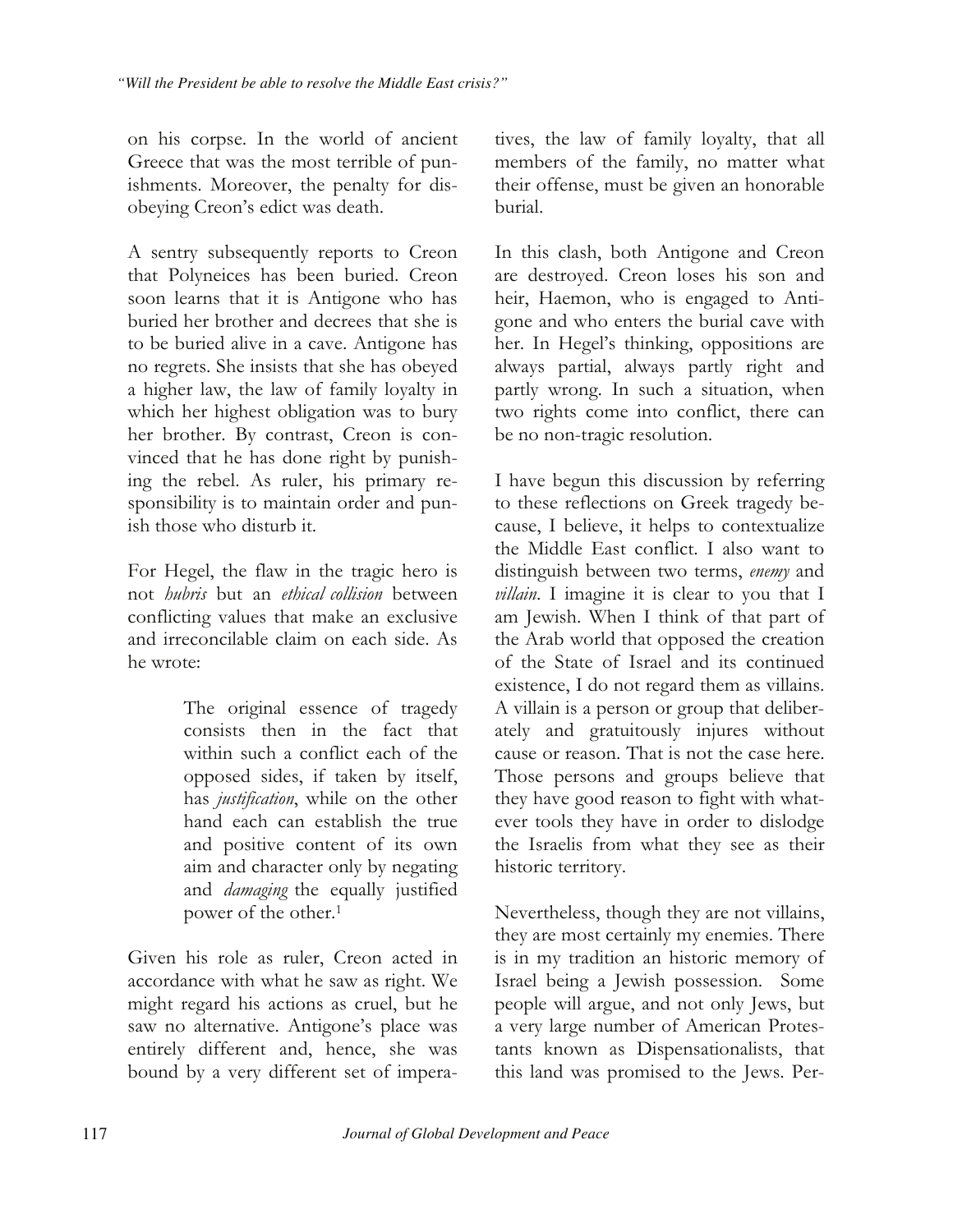sonally, I do not make such a claim although many Jews do.

If I were a Muslim, I would claim that this land is, as stated in the charter of Hamas, an irrevocable, sacred trust (waqf) granted by Allah for all eternity to those who believe in him.<sup>2</sup>

I also think that it is confusing simply to dismiss Hamas as a terrorist group. They certainly have used strategies that others have called "terrorist," but they are a religious group that is convinced that the whole territory of Palestine is part or should be part of *Dar al Islam*, that is, part of that territory in which Islam is dominant and that they are under an unconditional religious imperative to regain the entire land of Israel by whatever means are necessary.

Let me now tell you the story of my grandmother's paper bag, a story I first told in Cordoba, Spain in the nineteennineties at a conference of Jewish and Muslim scholars. When I was about sixteen years old, I visited my grandmother, an Orthodox Jewish woman, who had emigrated from Lithuania as a young girl in the late nineteenth century. During the visit, I noticed an open drawer and a paper bag within. The bag was addressed to her and carried a cancelled postage stamp of the British mandate of Palestine. When I looked into the bag, I found nothing but dirt. At the time, I couldn't understand what possible meaning the dirt had for my grandmother or why she wanted dirt from Palestine. The next time I saw the bag was when her coffin was lowered into the grave and her oldest son took the

bag and poured its contents on the coffin. I then understood the symbolism of the bag. This was her way of saying, "I have been a wanderer all my life, exiled, as have been my people, from my true home, Palestine. When I am buried, I will return home to the land of Palestine, at least symbolically."

In the land of Israel/Palestine, there are two peoples, both of whom believe that they have a divinely-legitimated claim. Notice that I have not said that one claim is stronger than the other. I have been trained as an historian of religion, and, as such, I do not do take sides. Of course, I personally do take sides, but not as an historian of religion. As an historian, I do not have a side: I try to understand both sides. Now I suspect, and it is more than a suspicion, that there are men in the State Department and the Department of Defense who do not appreciate the depth of the religious feeling involved on either side. Or, if they do, they do not care. There is, however, at least one element other than religion that we must take into account, and that is the related elements of humiliation, defeat and rage.

To understand the relevance of humiliation, defeat, and rage, I suggest that we turn our attention momentarily from the conflict between Arabs and Israelis and consider events that took place in Europe in the summer and fall of 1918. Ninety years ago this month, an armistice, a cessation of military activities, was signed between Germany and the Western powers, namely France, Britain and the United States, which signaled the end of hostilities on the Western Front during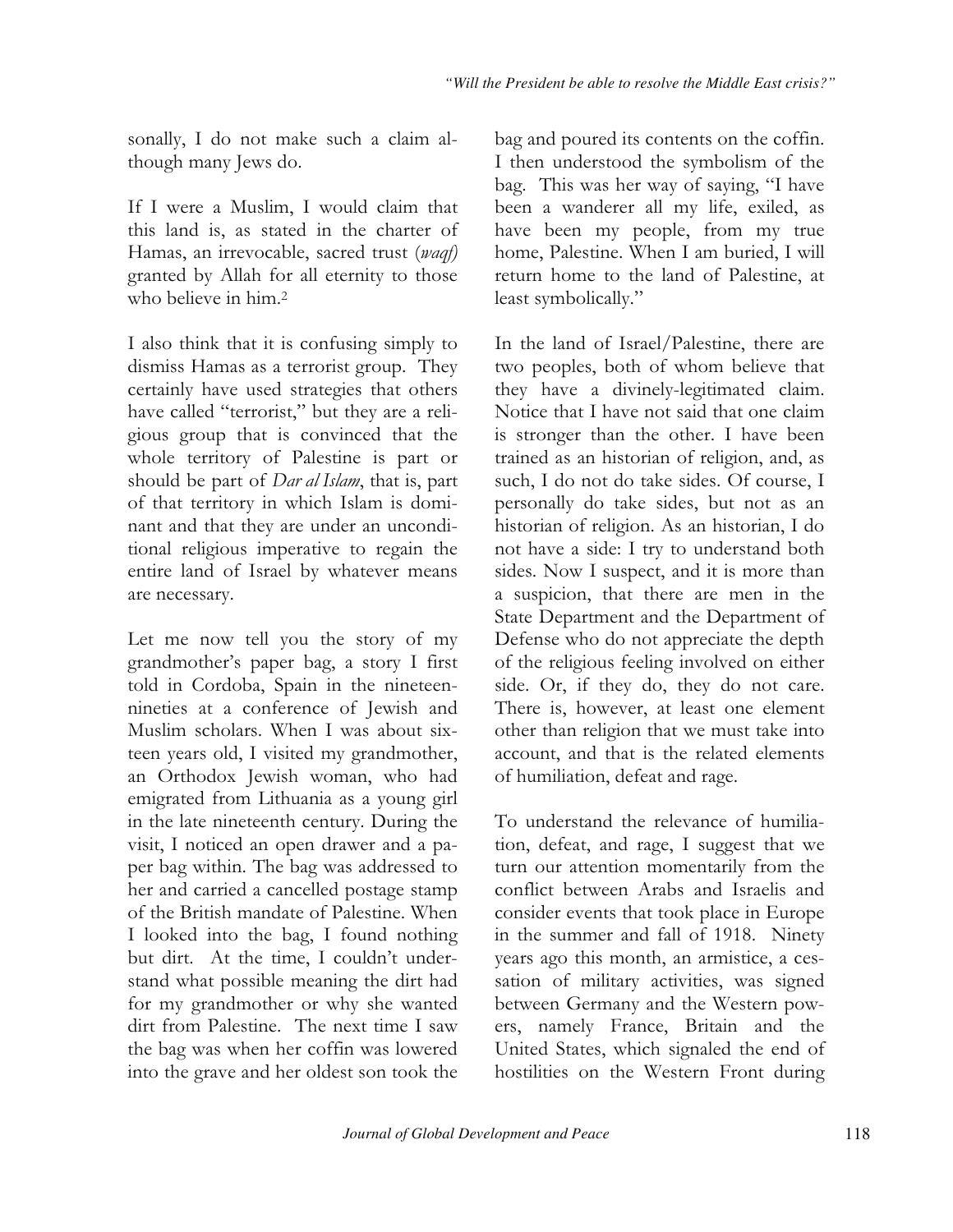World War I, hostilities that had been going on with horrendous loss of life on both sides since September 1914. An armistice is not a peace treaty. It is simply an agreement to stop fighting.

On March 13, 1918, Bolshevik Russia signed a peace treaty with Imperial Russia. Less than three weeks later, General Erich Ludendorff, second in command only to Field Marshall Paul von Hindenburg, launched the first of four German offensives in the west against the Allies. By July 1918 the German offensive had spent itself.<sup>3</sup> On September 29, 1918, Ludendorff summoned Germany's political leaders and demanded that they ask for an immediate armistice.<sup>4</sup> In seeking an armistice, Ludendorff and Hindenburg were partly driven by fear of the imminent collapse of German arms and its likely consequences, the worst being a Bolshevik-type revolution in Germany.<sup>5</sup> Nevertheless, with the German army still in northern France and Belgium, and the former Tsarist Empire defeated, a number of senior officers strongly opposed the armistice initiative.<sup>6</sup> Their resolve was strengthened after receiving Woodrow Wilson's uncompromising replies to the German armistice request between October 10 and 14. Ludendorff and Hindenburg became convinced that the Allies would never offer peace terms Germany would deem acceptable.<sup>7</sup>

According to historian Michael Geyer, the High Command became convinced that surrender was incompatible with German honor which could only be saved by an apocalyptic Endkampf (terminal struggle) involving the systematic devastation of

the population and infrastructure of occupied French and Belgian territory, as well as a possible war to the death involving the entire German population. The Endkampf would be both a war of annihilation against the enemy and the selfannihilation of the German nation.<sup>8</sup>

German defeat did not result in an *End*kampf because the government of the newly appointed Chancellor, Prince Max von Baden, and the Reichstag majority rejected the High Command's plans. Prince Max pointed out that the first responsibility of the government was to assure the *survival* of the nation. If that meant acknowledging defeat, the humiliation had to be accepted. By contrast, the High Command insisted that the Allied terms were dishonorable. Hence, total military catastrophe was to be preferred to a humiliating surrender.

In late October, Hindenburg and Ludendorff attempted to persuade the Kaiser to reject the armistice and call for a Volkskrieg, a total "people's war." The Kaiser refused and sent them with several other senior commanders, to meet with the Imperial Vice Chancellor Friedrich von Payer, Prince Max being unavailable because of illness. Ludendorff sought to persuade Payer to abandon peace negotiations and call for a popular insurrection. The issue for both the military and the German ultra-right was no longer victory or even territorial defense but the "honor" involved in preferring catastrophic national destruction to surrender.

Payer rejected Ludendorff's demand for an end to peace negotiations whereupon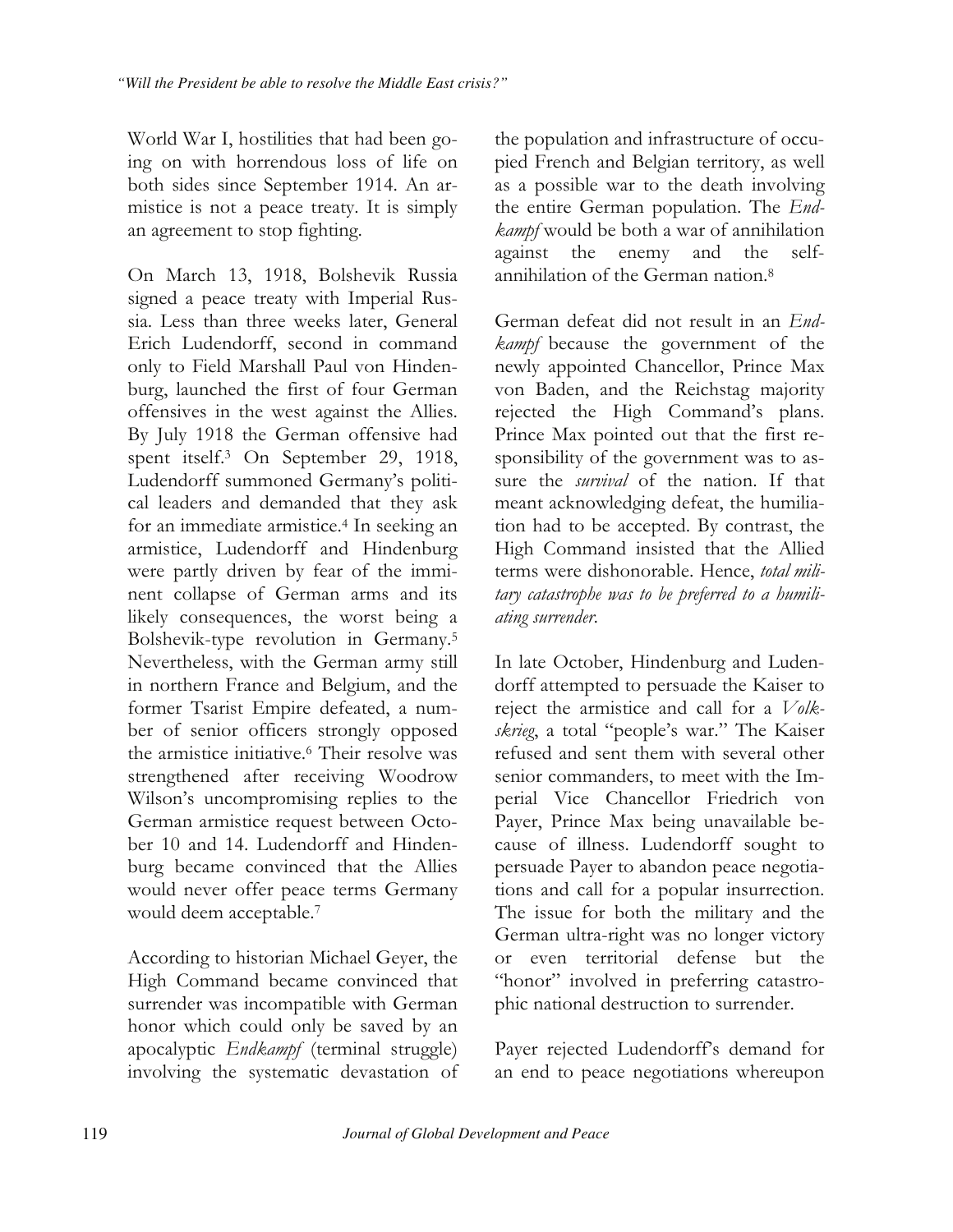Ludendorff declared, "Then, your Excellency, I throw the entire shame of the Fatherland into your and your colleague's faces (emphasis added)."<sup>9</sup> In his memoir of the war years, Payer spelled out his fundamental disagreement with Ludendorff:

> An army commander with his entourage may well end his illustrious career [Ruhmeslaufbahn] with a ride into death [Todesritt], but a people of seventy million cannot make the decision about life and death according to the terms of honor of a single estate [i.e., the military<sup>10</sup>

The idea of fighting to the death, rejected in the First World War, was accepted by Adolf Hitler in the Second World War. For example, the Battle of Stalingrad was the turning point of that war. The German attack was launched on July 17, 1942. The German surrender took place on January 31, 1943. It is estimated that a total of 750,000 Germans were killed or wounded and 91,000 captured; 478,471 Soviet military were killed or missing; 650,878 were wounded or sick and 40,000 Russian civilians were killed. The Battle of Stalingrad was the bloodiest military battle of the war and arguably the bloodiest of all time. By mid-January 1943, it was clear to the German commander Friedrich Paulus Friedrich Paulus that the German situation was hopeless and he asked Hitler for permission to surrender. Permission was denied and Paulus was ordered to hold Stalingrad to the death. On January 30, 1943, Paulus informed Hitler that his men were hours from collapse. Hitler responded by promoting

Paulus to the rank of Field Marshal, the highest rank in the German army, noting that no Prussian or German field marshal had ever surrendered. In effect, Hitler was telling Paulus to die with his troops, but allowing him to do so as a field marshal. The next day, Paulus, a Roman Catholic who did not believe in suicide, surrendered to the Russians.

A second example of Hitler's determination to bring Germany down with him can be seen in the way the Second World War ended. It only ended when the Americans, British and Russians arrived in Berlin. By any normal logic, the Germans should have surrendered before, but under Hitler, they fought to the bitter end. Hitler even commanded Albert Speer, his Minister of Arms and War Production, to destroy Germany's infrastructure rather than permit it to fall into Allied hands. Speer, fearful that implementation of the order would cripple Germany's ability to recover, refused to comply. $11$ 

How does this history relate to the Middle East crisis? For those who have been socialized with the values of a dominant military caste or who believe in military virtues, (and I do not necessarily criticize) these virtues because countries sometimes survive because of the military virtues), there is often nothing worse than defeat. For 1400 years, Muslims saw Jews as a defeated, conquered people. As such, they were objects of condescension or contempt. Much has been written about the fact that there were times when Islam's tolerance of Jews was greater than that of the Christian West. When the Jews were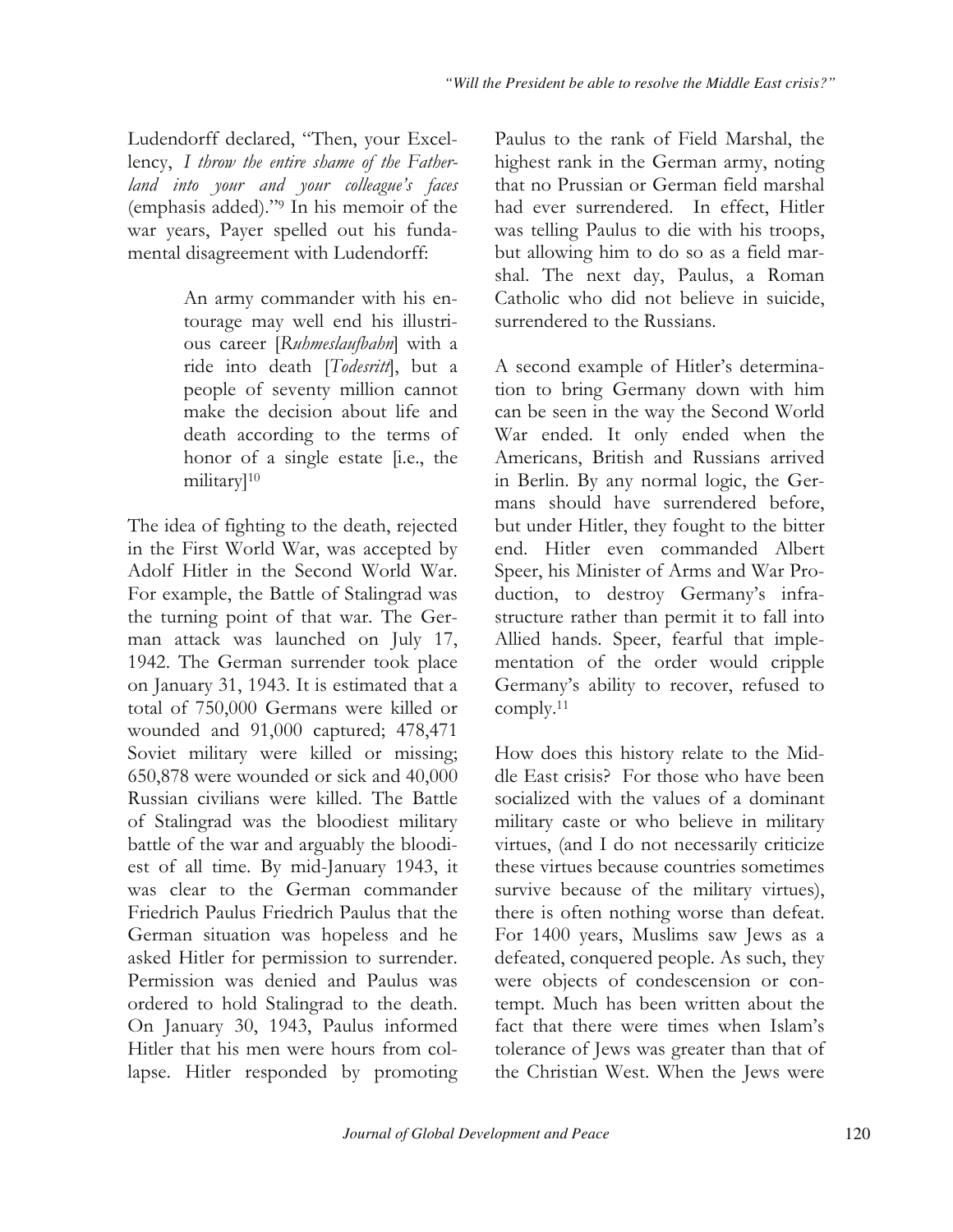expelled from Christian Spain in 1492, a large number were permitted to enter the Ottoman Empire which believed that there was a place for them. The Jews were received as subordinates into a society of structured inequality under strictly regulated conditions. This was also true of the way the Muslims dealt with Christians. They could not, for example, bear arms. They were permitted domicile solely under conditions in which their inferior standing was always apparent. For us to say that such practices were wrong is to measure their society and its imperative in terms of our own.

Moreover, the Christians behaved in very much the same way. How then did the Muslims regard the Jews? There's a term for it, dhimmis, that is, people who had either surrendered or their ancestors had. Every Muslim, regardless of how humble, could look down on the dhimmis. Even the poorest Muslim was part of the dominant group and the richest *dhimmi* was not. Notice that I am not criticizing this system. This is the way it was.

As noted above, the Muslims had a somewhat similar attitude towards the Christians. Christians were also dhimmis, but there was one big difference between them. The Christians had fought and defeated the Muslims in the naval Battle of Lepanto (1571), a naval battle, and had defeated the Muslims in the Siege of Vienna in 1683. Although never defeating them, they had pushed the Muslims back. Like the Muslims, they had a military caste. The Jews were completely nonmilitary and had been since 70 C.E. when the Romans put down a violent Jewish rebellion that had lasted four years and destroyed the Temple in Jerusalem.

As defeat became certain, the Jews had two choices. They could fight to the death. And, some did at Masada, a desert fortress some 900 feet above the Dead Sea. 930 Jews resisted the Romans for almost 3 years. Finally, the Jews of Masada could no longer hold out and Eleazar ben Ya'ir, their leader, convinced the people that surrender was not an option. Eleazar persuaded his followers that if they killed themselves, they would never know slavery. They knew that if the Romans took them, the men would have become slaves and the women used sexually and then sold as slaves.<sup>12</sup> 930 Jews, imbued with military virtues in the sense that defeat and surrender were absolutely unacceptable, committed suicide up on Masada. They had made their grim choice.

There was another choice the Jews could have made. It was, as a matter of fact, the dominant choice. In the year 70, the most important Jewish leader in Jerusalem was a rabbi named Yochanan ben Zakkai (30-90 C.E.). There was a group in Jerusalem, the Zealots, who like the men and women of Masada, believed that death was preferable to surrender just as did Ludendorff and Hindenburg in 1918. Yochanan did not agree. He understood that if the Jews died fighting the Romans, Judaism would come to an end. However, the Zealots controlled the city. To evade them, Yochanan ordered his disciples to place him in a coffin and take him outside the city for burial. In spite of the bitter war, the Romans permitted the Jews to bury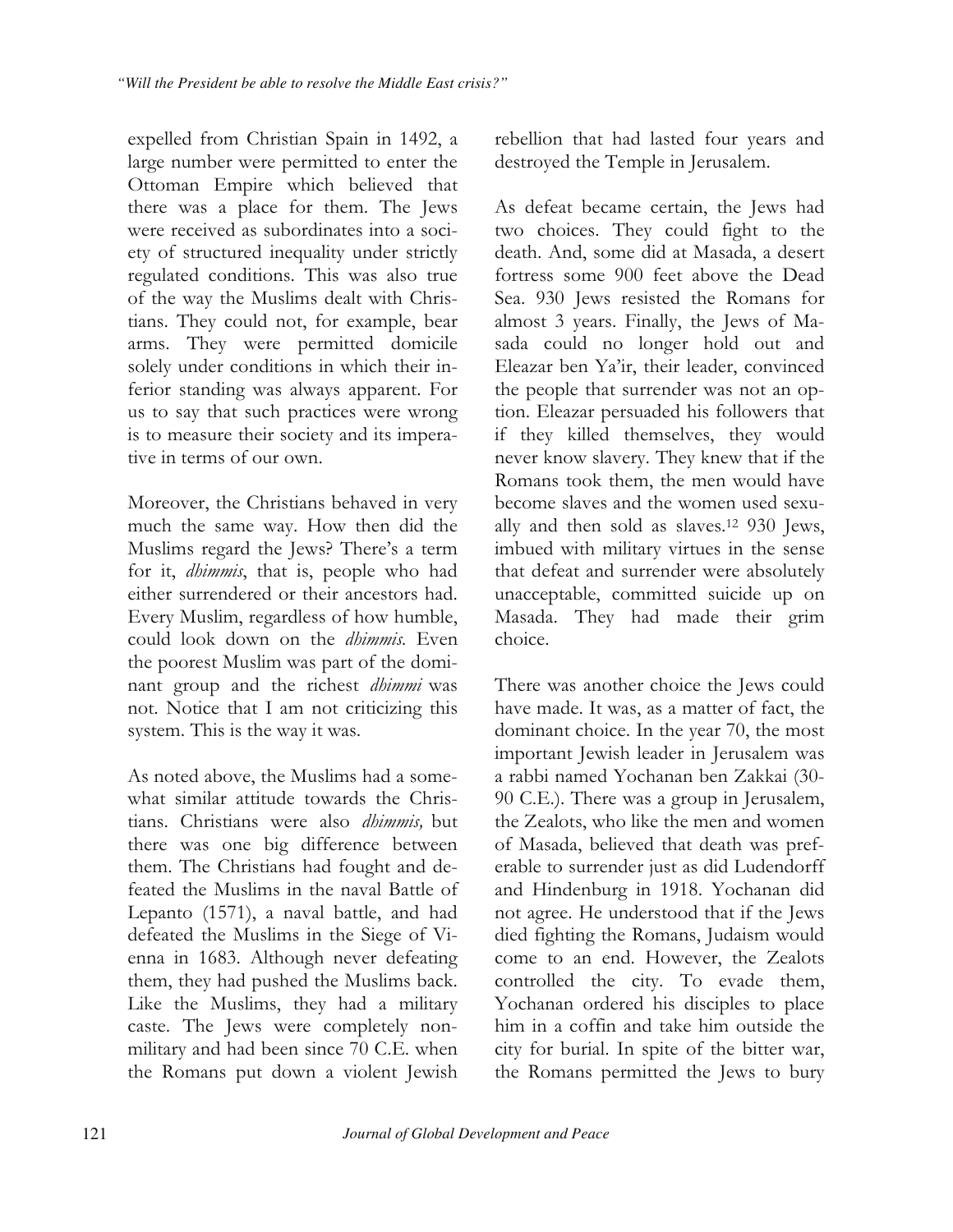their dead outside Jerusalem. At the Jewish checkpoint, one of the Zealots wanted to take his spear and put it through the seemingly dead rabbi. He was persuaded to refrain on the basis of the honor due to the dead.

As soon as he was outside of the city, he requested an audience with Vespasian, the Roman commander and soon to be emperor. It was in Vespasian's interest to end the war that had lasted almost four years, with Romans forces stretched out from Persia to the gates of Scotland. Vespasian asked Yochanan, "What do you want?" The rabbi replied, "Give me the yeshiva (religious academy) at Yavneh and its wise men." In effect, speaking on behalf of the Jews, Yochana was willing to surrender and forgo sovereignty, putting Jewish safety in the hands of Vespasian and his imperial successors. An agreement was struck that rendered Jews powerless people until 1948 and the birth of the State of Israel which regained Jewish sovereignty the same way an earlier generation had lost it, by force of arms.

From the Muslim point of view, the Jews were for 1400 years a dependent, powerless people and, to repeat, as such the object of either condescension or contempt. The idea that in 1948 and afterward, 650,000 of these people could defeat them in three wars was totally unacceptable. At the end of the 1948 war, the Arabs refused to make peace which would have been a confession of defeat. The same thing happened at the end of the Six Day War of 1967. The Arab nations adopted a policy of "Three No's"-"No peace, no recognition, no commerce."

The idea of admitting defeat on the land of Allah, especially to the Jews, would have been an irredeemable disgrace.

There were leaders in the Muslim world who were willing to broker a compromise peace with the Jews. President Anwar Sadat of Egypt was one. He was assassinated in 1951. It is also well known that King Abdullah of Jordan, the grandfather of the current king, preferred to have the Jews in control of part of a Palestine rather than have Mufti Muhammad Amin al Husseini in control. He tried to work out a deal with the Jews. He too was assassinated in 1981 and a street was named in Tehran in honor of his assassin Khalid Al-Islambouli.<sup>13</sup> One wonders what might happen to Mahmoud Abbas if he ever signs a *real* peace treaty with Israel.

From a strictly pragmatic point of view, an Arab-Jewish peace would benefit both parties.<sup>14</sup> Jews possess certain skills with which to enrich the Middle East. As a matter of fact that was the illusion that the Jews had when they came to Palestine. They were under the illusion that because they had the skills the Muslims would see them as an asset. The Muslims weren't interested. People who are willing to sacrifice themselves in suicide bombings aren't thinking about material advantage.

One cannot solve a problem where honor and religion are involved on the basis of economic compromise. Obama and the State Department may try. But there will always be a critical mass of Muslims who will refuse anything other than the destruction of the State of Israel. That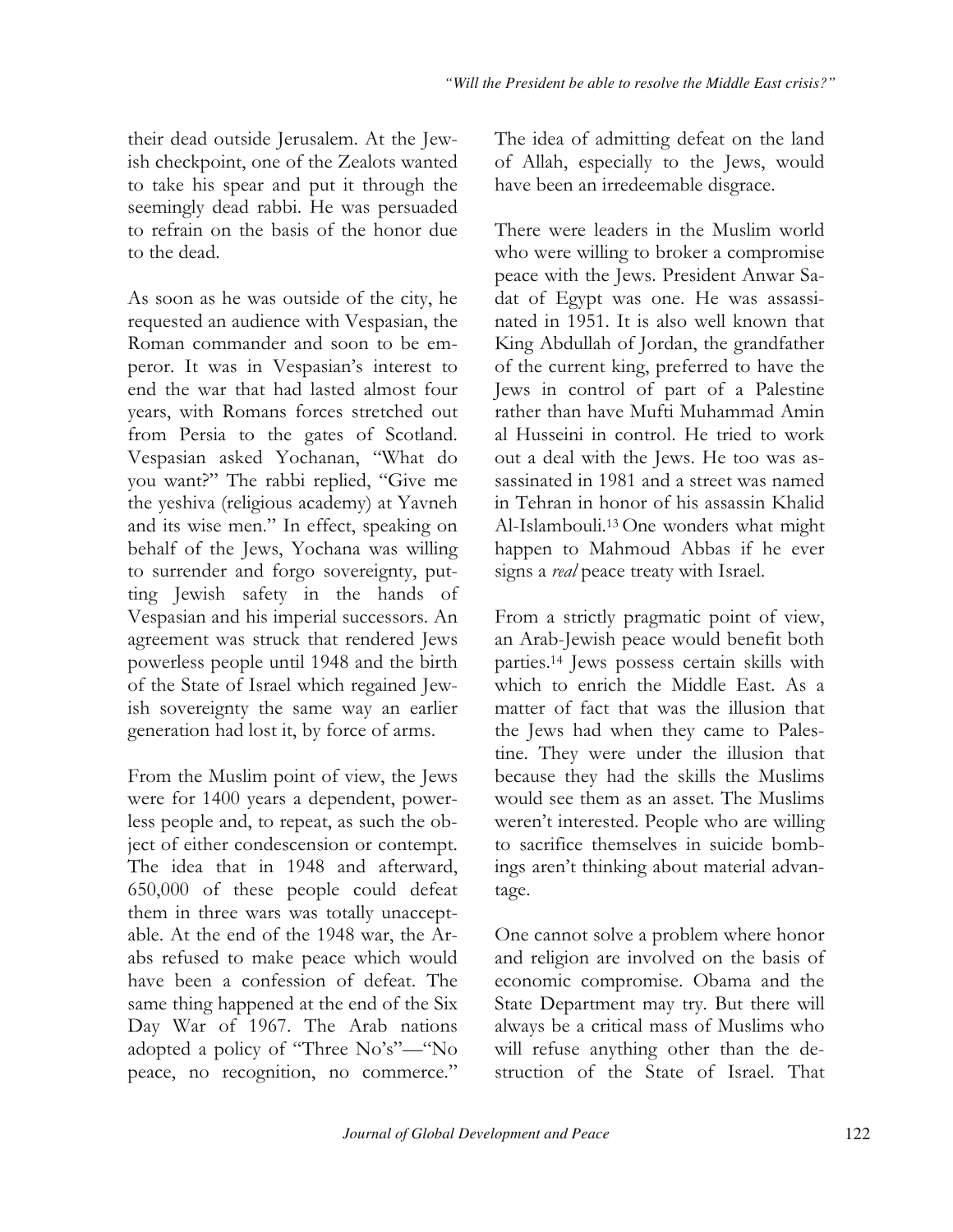means that the Jews have picked—some would say God had picked for them-an especially difficult piece of real estate. Notice I speak of enemies, not villains. Simply by being there, the Israelis are facing the fundamental enmity of a significant portion of the Arab population. That will never go away.

Let me close by recounting an incident that took place on Masada in 1976. I was there with my two sons. The day before, my youngest son had his Bar Mitzvah at Jerusalem's Western Wall. At Masada, I told them about how Yochanan ben Zakkai had surrendered to the Romans. I pointed out that Yochanan ben Zakkai only surrendered because he assumed that Caesar could be trusted. That was the basis of Yochanan's surrender. And for 2,000 years, the surrender agreement held. Neither Vespasian nor any of his successors, Roman or European, sought to annihilate the Jews. Some expelled them; others persecuted them, but none sought to exterminate them until Adolf Hitler, who took full advantage of the powerlessness implicit in the original surrender. I told this to my sons and asked, "What would you have done had you been there in the years 70 and 73? Would you have surrendered like Yochanan ben Zakkai or fought to death like the men and women of Masada?" Being young and virile, their answer was simple: "We would have fought to the death."

I then told them my answer. It was not unlike that of the Kaiser when Ludendorff and Hindenburg wanted the entire German nation to go down in flames. I said, "You had better remember that you and I are alive today because Yochanan ben Zakkai surrendered and that those who surrender always do so because they hope, if not for themselves, that a later generation of their descendants who would live in freedom."

As a footnote, let me add that those of you who studied the dialectic of the master and the slave in Hegel's Phenomenology of the Spirit will recall that the slave surrenders to the master at least partly for that reason.<sup>15</sup> I therefore conclude that there may be a truce, a *hudna*, but there will never be genuine peace.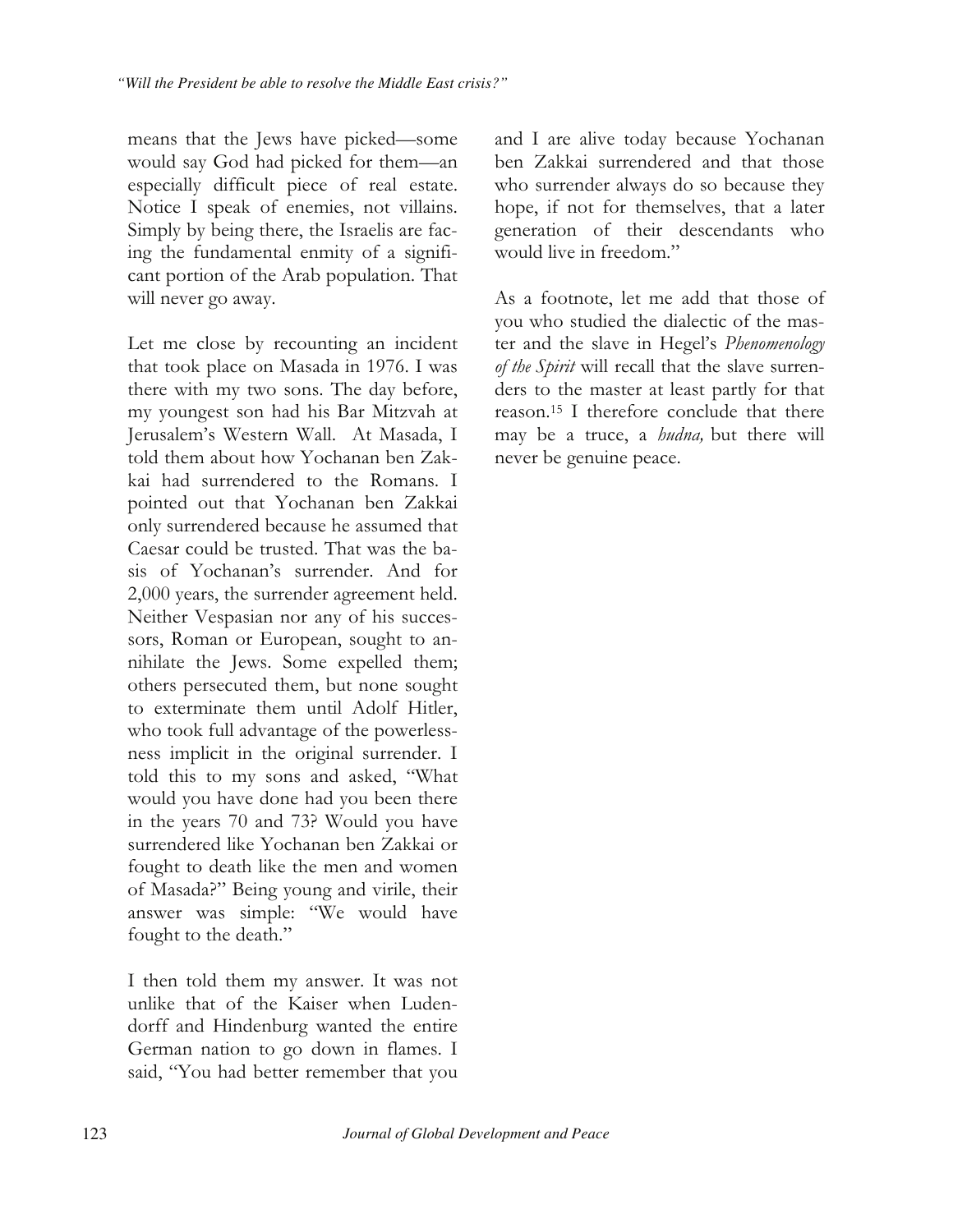## References:

- 1. G.W.F. Hegel, Aesthetics: lectures on fine art, trans. T. M. Knox (Oxford: Clarendon Press. 1975), 2 vols., p. 1196)
- 2. Avalon Project of the Yale Law School, "Hamas Covenant 1988," Chapter 11, http:// avalon.law.yale.edu/20th\_century/ hamas.asp
- 3. Wolfgang Schivelbusch, The Culture of Defeat: On National Trauma, Mourning, and Recovery (New York: Henry Holt, 2003), p. 190.
- 4. Schivelbusch, Culture of Defeat, p. 197.
- 5. Michael Geyer, "Insurrectionary Warfare: The German Debate about a Levée en Masse in October 1918," Journal of Modern History, Vol. 73, No. 3 (Sep., 2001), 464 and 467-468,  $\langle$ http:www.jstor.org/ stable/3079705> (6 Mar. 2009).
- 6. Geyer, "Insurrectionary Warfare," 470. These included Max von Gallwitz and Bruno von Mudra.
- 7. Wilson stipulated that the Central Powers would be required "immediately to withdraw their forces everywhere from invaded territories." He further insisted on "absolutely satisfactory safeguards and guarantees" for the maintenance "of the present military su-

premacy of the armies of the United States and its allies in the field." And, Wilson explicitly demanded a new government in Germany because "the nations of the world do not and cannot trust the word of those who have hitherto been the masters of German policy." The text of Wilson's replies is to be found in Oliver Marble Gale. Americanism: Woodrow Wilson's *Speeches on the War* (Chicago: Baldwin Syndicate, 1918), 141-144. This book was digitized and made available by Google from the Harvard University Library.

- 8. Geyer, "Insurrectionary Warfare," 475-502.
- 9. Wilhelm Deist, ed., Militär und Innenpolitik im Weltkrieg, 1914-1918 (Dusseldorf: Droste, 1970), Vol. 2, 1338-40; I am indebted to Geyer, "Insurrectionary Warfare," 506, for this citation.
- 10. Deist, Militär und Innenpolitik, 1338-40.
- 11. Hugh R. Trevor Roper (ed) Blitzkrieg to Defeat: Hitler's War Directives 1939-1945 (NY: Holt Rinehart and Winston, 1971) pp. 206-207
- 12. The mass suicide of the Jews on Masada has been described by Flavius Josephus  $(37-101 \text{ C.E.})$ . It is available on the internet at  $\frac{http://www.pbs.org/wgbh/}{http://www.pbs.org/wgbh/}$ pages/frontline/shows/religion/